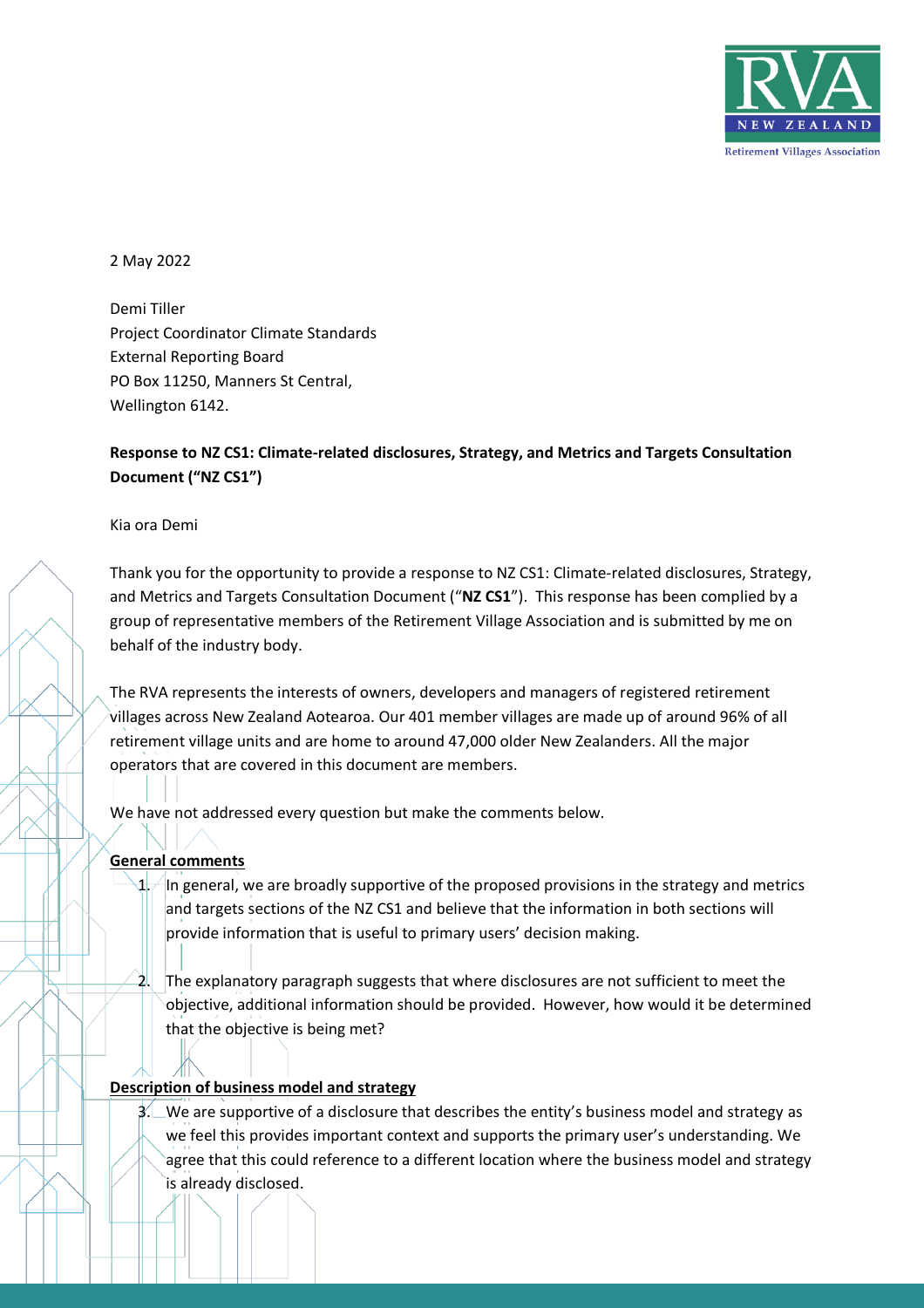

#### **Scenarios**

- 4. We would be supportive of a more prescriptive approach as to which scenarios companies should use as this would help with consistency and increase comparability.
- 5. The retirement village sector, which we represent, encompasses a number and variety of sub industries, for example building and construction, aged care, and hospitality. The RVA would welcome the opportunity to work together on an industry-specific scenario for companies that operate both retirement villages and aged care homes.

## **Transition plans**

6. We agree that transition plans should not be required to be tied to any particular target such as net zero and/or 1.5, but that entities will be free to disclose this if they have done so.

#### **Defined terms**

7. We are supportive of consistent terminology and defined terms that have close alignment with the TCFD definitions, and to be clear when definitions differ from the TCFD. We believe that close alignment is important to future proof the standards, comparability, and understandability. Close alignment will also aid those New Zealand companies with overseas operations and those that are subsidiaries of larger global groups.

# **Adoption provisions**

- $8.$  We are supportive of the first-time adoption provisions for specific disclosures in the NZCS1 as many companies are in the early stages of developing their climate related disclosures and reporting.
- 9. We would support additional first-time adoption relief for the disclosure of scope 3 emissions. Many companies are in early stages of measuring the full suite of scope 3 emissions.
- 10. To aid with scope 3 categories 1 (purchased goods and services) and 2 (capital goods) quantification, it would be helpful if the XRB were to provide recommended tools in their guidance documents, such as locally specific EEIOs (environmentally extended input output) tools.

# **Metrics and targets**

- $11$ /We would be supportive of the XRB prescribing a standard(s) for how climate reporting entities ("CREs") measure and report their greenhouse gases so that there is comparability between companies.
- 12. We agree with the XRB's approach to not specify industry-specific metrics. It will allow companies to apply their judgement with regards to sector specific metrics. As noted in para